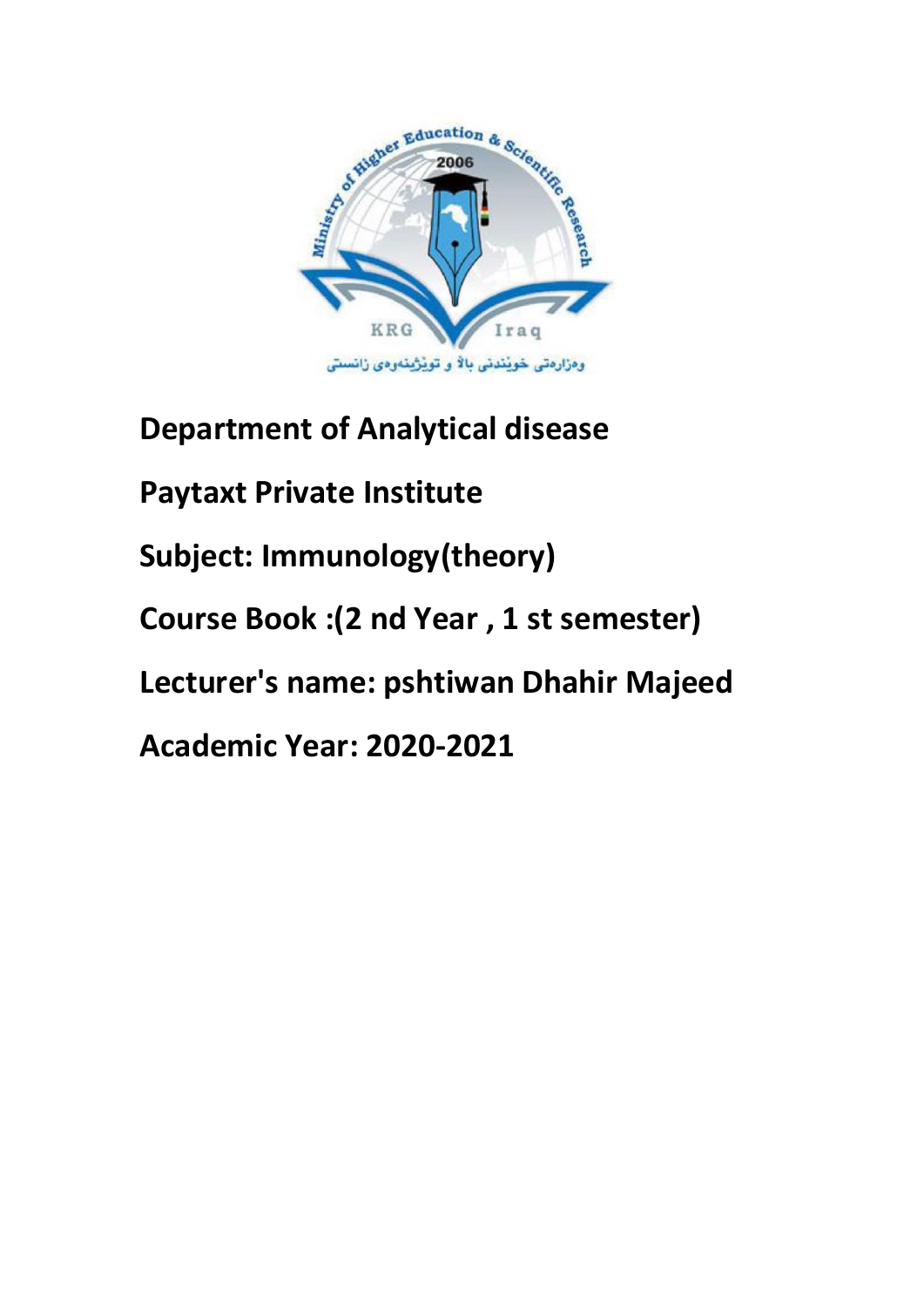# **Course Book**

| 1. Course name                                                                    | Immunology                                                                             |  |
|-----------------------------------------------------------------------------------|----------------------------------------------------------------------------------------|--|
| 2. Lecturer in charge                                                             | pshtiwan Dhahir Majeed                                                                 |  |
| 3. Department/ College                                                            | Department of Analytical disease                                                       |  |
|                                                                                   | Paytaxt Private Institute                                                              |  |
|                                                                                   |                                                                                        |  |
| 4. Contact                                                                        | e-mail: peshtewan.majeed@epu.edu.iq                                                    |  |
|                                                                                   | Tel: (optional) 07504728141                                                            |  |
| 5. Time (in hours) per week                                                       | Theory: 2<br><b>Practical: 2</b>                                                       |  |
| 6. Office hours                                                                   | Tuesday: 10:30-11:30<br>Saturday: 11:30 - 12:30                                        |  |
| 7. Course code                                                                    | $1st$ semester                                                                         |  |
| 8. Course overview:                                                               |                                                                                        |  |
|                                                                                   | This course, which consists of (2) hour lecture & (3) hrs lab per week for (20) weeks, |  |
| is an introduction to Immunology, and how to knowing different mechanisms of      |                                                                                        |  |
| immune systems about their ability to protect against different forging substance |                                                                                        |  |
| and different type and mechanisms of the immune systems.                          |                                                                                        |  |
| 9. Student's obligation                                                           |                                                                                        |  |
| The students should be attendance and complete of all tests, exams and            |                                                                                        |  |
| assignments                                                                       |                                                                                        |  |
|                                                                                   |                                                                                        |  |
| 10. Forms of teaching                                                             |                                                                                        |  |
|                                                                                   | <b>PPT</b> and video presentations of the lectures                                     |  |
| 11. Assessment scheme                                                             |                                                                                        |  |
| Breakdown of overall assessment and examination                                   |                                                                                        |  |
|                                                                                   | <b>Midyear</b> (theoretical 15%, practical 25% exams & quizzes) = 40                   |  |
|                                                                                   |                                                                                        |  |
| <b>Final exam</b><br>60%                                                          |                                                                                        |  |
| 100%<br><b>Total</b>                                                              |                                                                                        |  |
|                                                                                   |                                                                                        |  |
|                                                                                   |                                                                                        |  |
|                                                                                   |                                                                                        |  |
|                                                                                   |                                                                                        |  |
|                                                                                   |                                                                                        |  |
|                                                                                   |                                                                                        |  |
|                                                                                   |                                                                                        |  |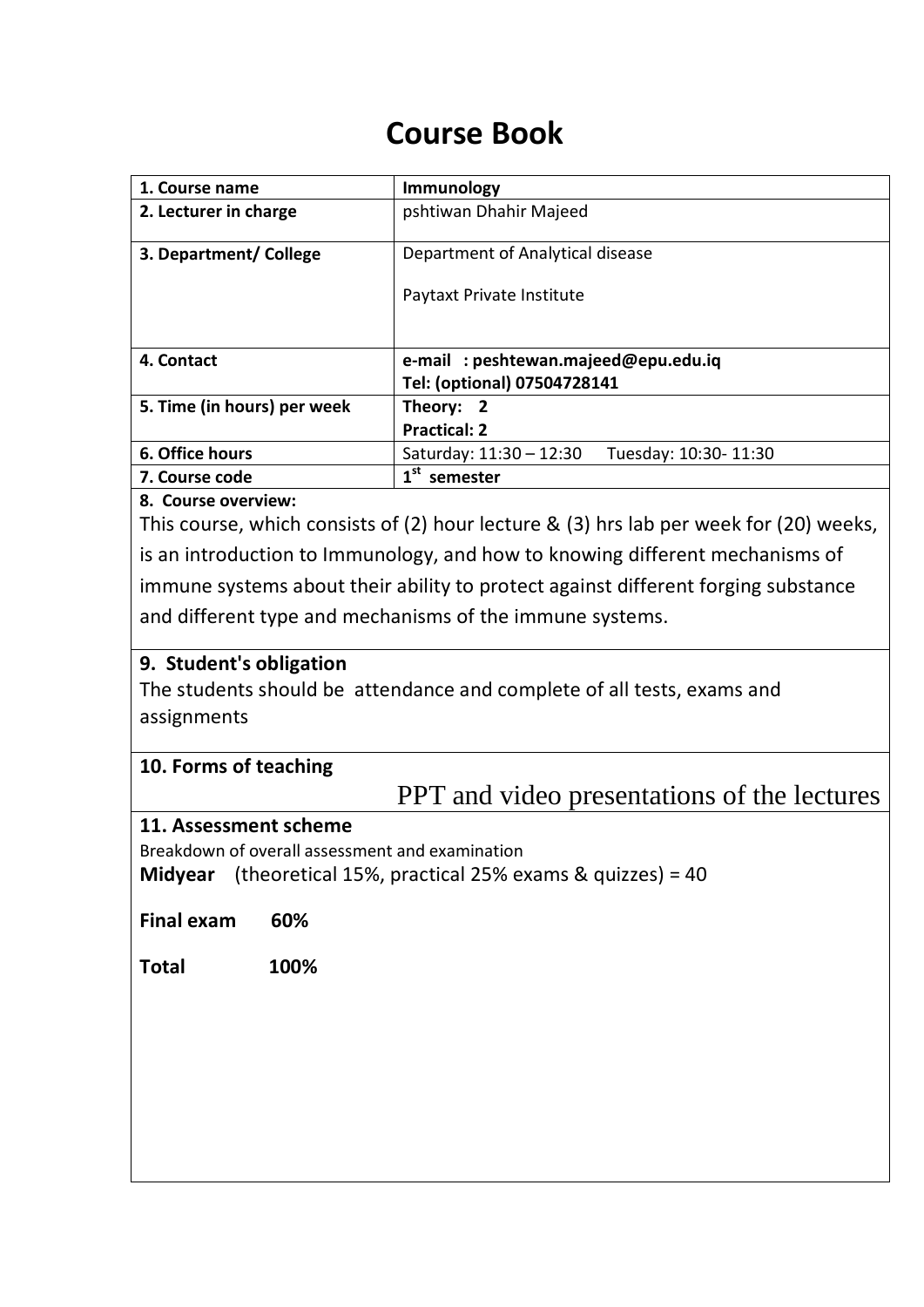| ❖                       | <b>Theoretical lectures content</b>               |
|-------------------------|---------------------------------------------------|
| <b>Unit</b>             | content                                           |
| 1                       | <b>Innate immunity</b>                            |
| $\overline{2}$          | <b>Adaptive immunity</b>                          |
| 3                       | <b>Antigens</b>                                   |
| $\overline{\mathbf{4}}$ | <b>Antibodies (immunoglobulins)</b>               |
| 5                       | <b>Complement system</b>                          |
| 6                       | <b>Lymphatic tissues and organs</b>               |
| 7                       | vaccines                                          |
| 8                       | <b>Immune regulation</b>                          |
| 9                       | <b>Antigen-antibody reaction</b>                  |
| 10                      | autoimmunity                                      |
| 11                      | <b>Tumor immunology</b>                           |
| 12                      | <b>Viral immunity</b>                             |
| 13                      | <b>Bacterial, Parasite and protozoan immunity</b> |
| 14                      | immunodeficiency                                  |
| 15                      | immunotherapy                                     |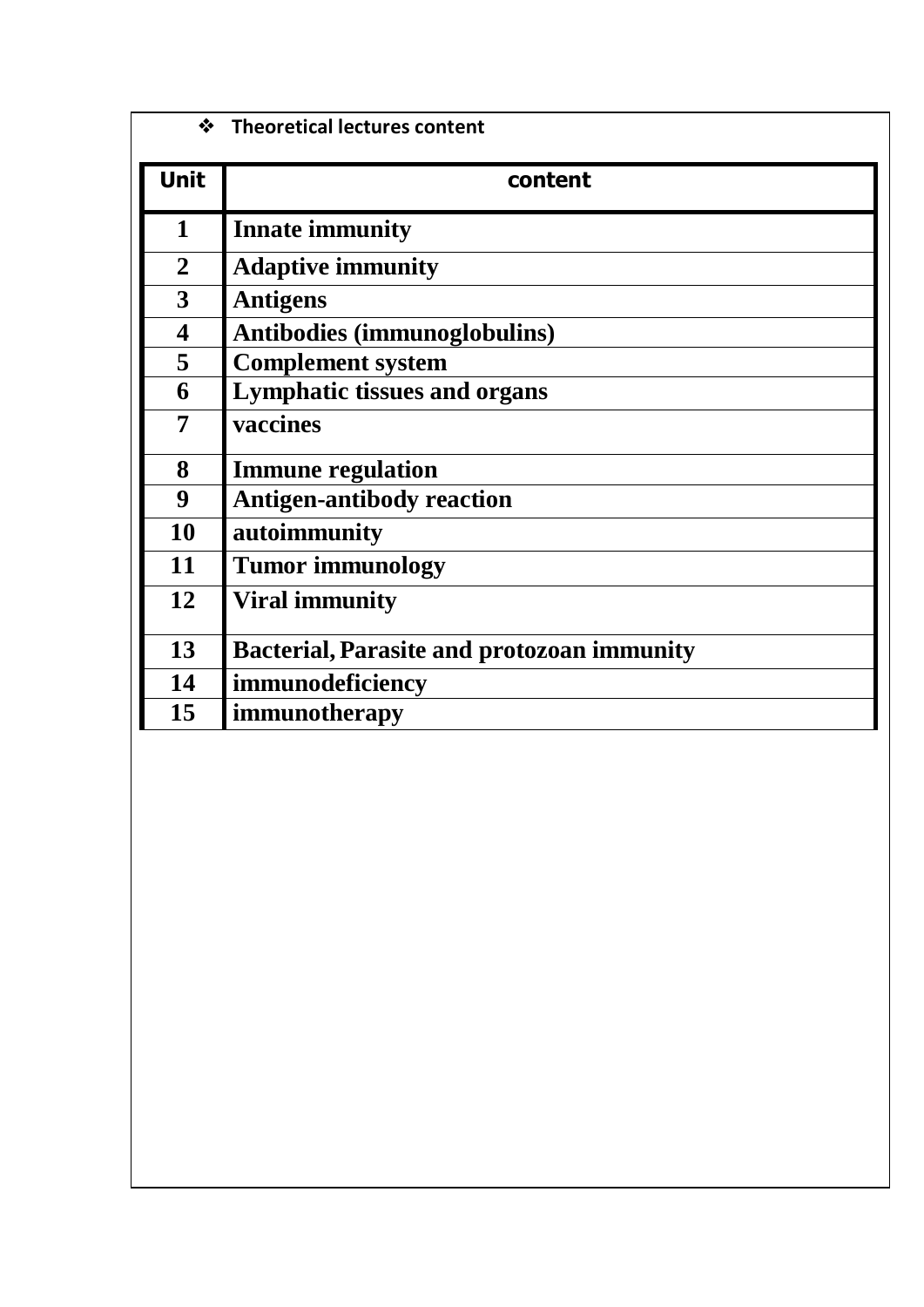# ❖ **Practical lab. Practical lab. Objectives**

The Laboratory is set up to make the student understand the important techniques that is necessary and to be familiar with the equipments , instruments, chemical and reagents that used in the laboratory for the tests.

# ❖ **Practical lab. Content**

| <b>Unit</b>             | <b>Outline</b>                                                        |
|-------------------------|-----------------------------------------------------------------------|
| $\mathbf{1}$            | Introduction to immunology lab and general lab<br><b>instructions</b> |
| $\frac{2}{3}$           | <b>Bactericidal power of normal serum</b>                             |
|                         | Preparation of immunization agent:                                    |
|                         | $\checkmark$ Viral vaccine.                                           |
|                         | <b>∠Erythrocyte vaccine.</b>                                          |
|                         | <b>∠Protein vaccine.</b>                                              |
|                         | Bacterial vaccine (Bacterins).                                        |
|                         |                                                                       |
| 4                       | ABO system and compatibility test (cross-matching test                |
| 5                       | Anti-Streptolysin O test (ASO test).                                  |
| 6                       | C- reactive protein test                                              |
| $\overline{\mathbf{z}}$ | H. Pylori test                                                        |
| 8                       | <b>Pregnancy test</b>                                                 |
| 9                       | <b>Tumor Markers</b>                                                  |
| 10                      | <b>TORCH</b>                                                          |
| 11                      | <b>Widal-test</b>                                                     |
| 12                      | <b>Rose Bengal test</b>                                               |
| 13                      | <b>Pregnancy test</b>                                                 |
| 14                      | <b>VDRL &amp; TPHA</b>                                                |
| 15                      | Enzyme Linked Immunosorbent Assay (ELISA).                            |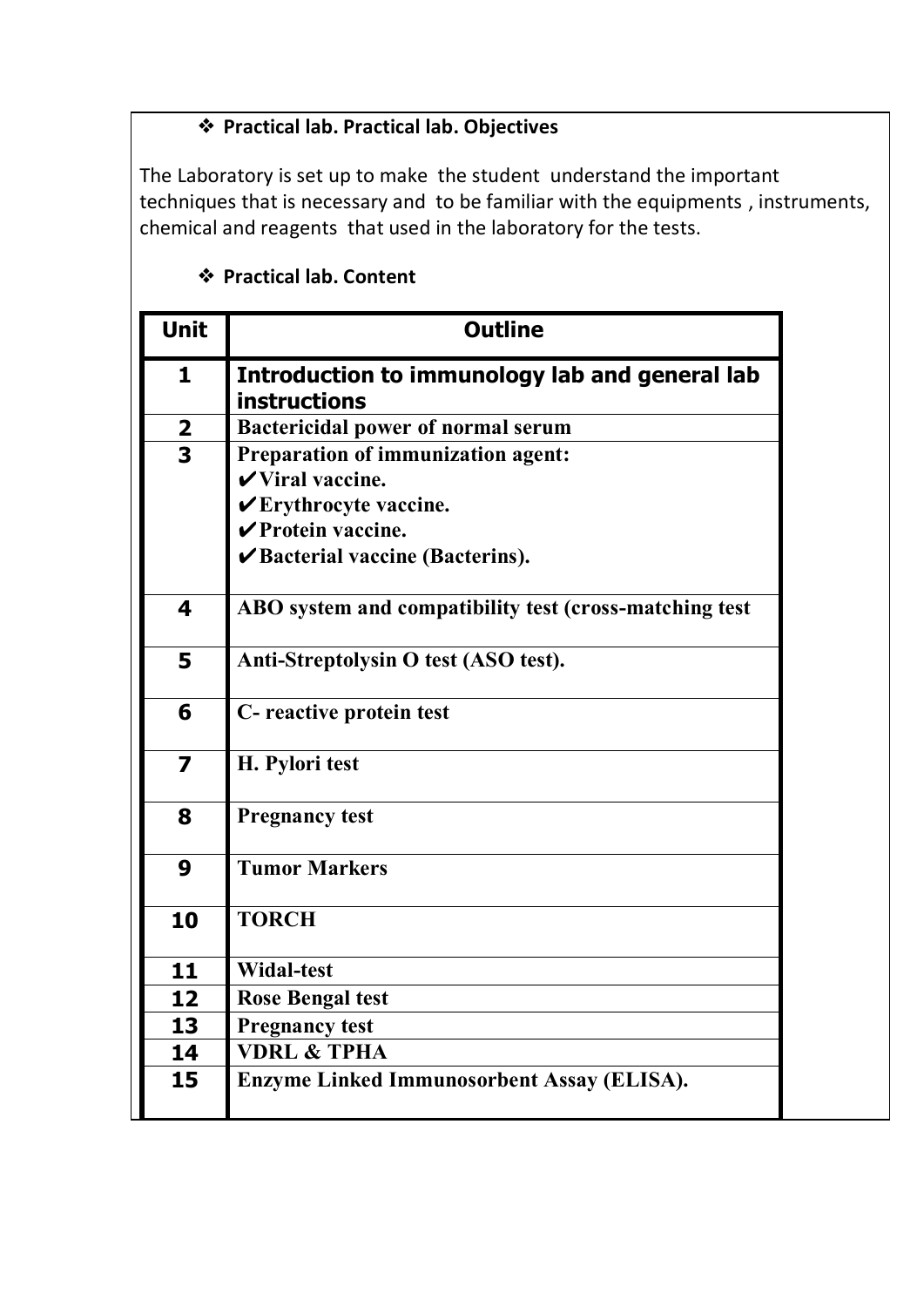# **Methods of Instruction**

The following strategies and techniques are use in the instructional delivery process:

- 1. Lecture, discussion, and demonstrations
- 2. Data show presentations
- 3. Pre-lab and post-lab discussions
- 4. Independent and group work in lab procedures

#### **12. Examinations:**

*1. Compositional:* In this type of exam the questions usually starts with Explain how, What are the reasons for…?, Why…?, How….?

With their typical answers Examples should be provided

## *2.True or false type of exams:*

In this type of exam a short sentence about a specific subject will be provided, and then students will comment on the trueness or falseness of this particular sentence. Examples should be provided

#### *3. Multiple choices:*

In this type of exam there will be a number of phrases next or below a statement, students will match the correct phrase. Examples should be provided.

#### **13. Extra notes:**

Non